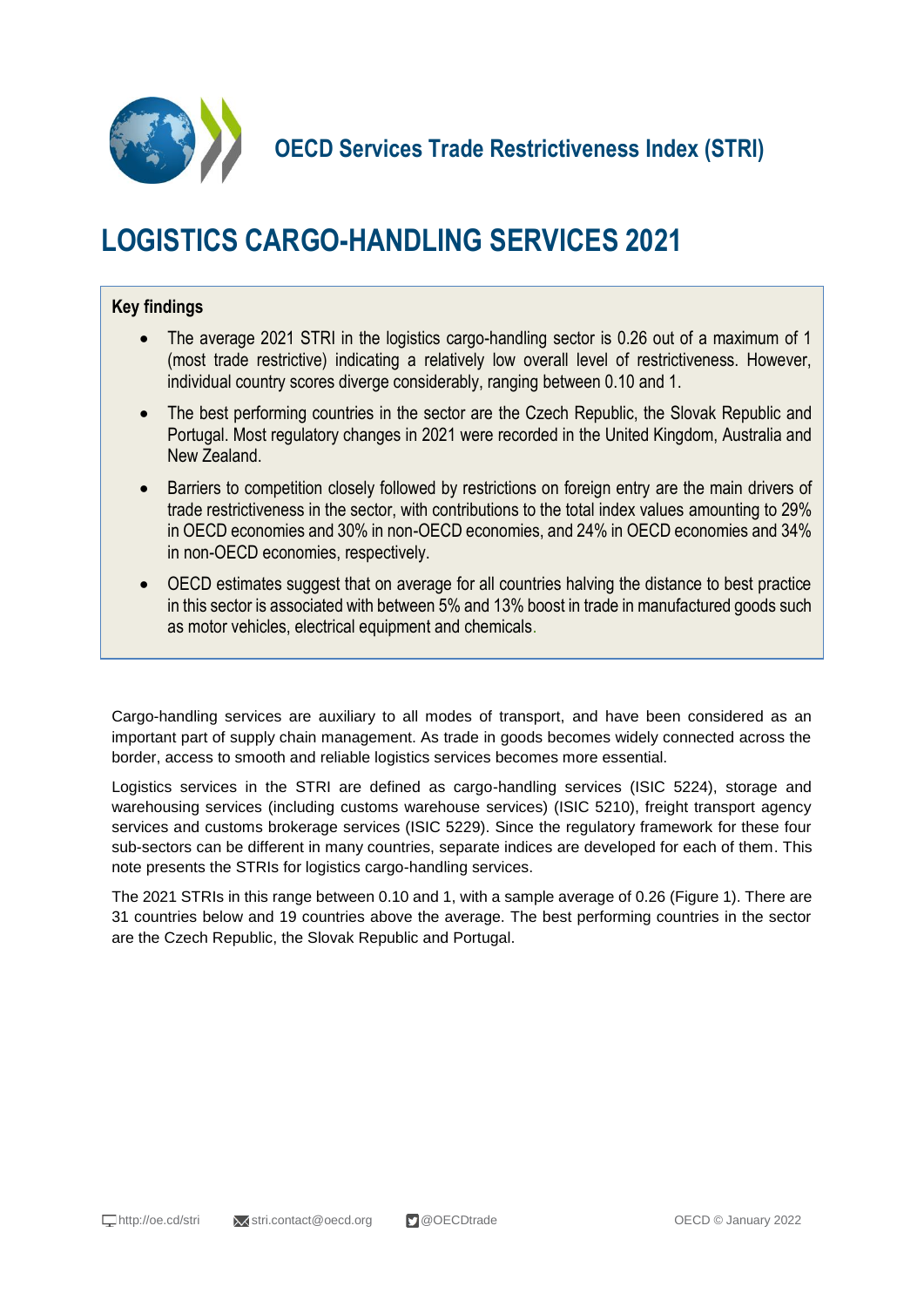

#### **Figure 1. STRI in logistics cargo-handling services, 2021**

Note: The STRI indices take values between zero and one, one being the most restrictive. The indices are based on laws and regulations in force on 31 October 2021. The STRI regulatory database covers the 38 OECD countries, Brazil, China, India, Indonesia, Kazakhstan, Malaysia, Peru, Russian Federation, Singapore, South Africa, Thailand, and Viet Nam.

The statistical data for Israel are supplied by and under the responsibility of the relevant Israeli authorities. The use of such data by the OECD is without prejudice to the status of the Golan Heights, East Jerusalem and Israeli settlements in the West Bank under the terms of international law. Source: OECD STRI database (2021).



#### **Figure 2. Change since 2014 and change in the last year, by country**

Note: Selection criteria for Panel A was based on largest absolute changes since 2020. Panel B selection is the three largest increases, and the three largest decreases in the STRI since 2014. Source: OECD STRI database (2021).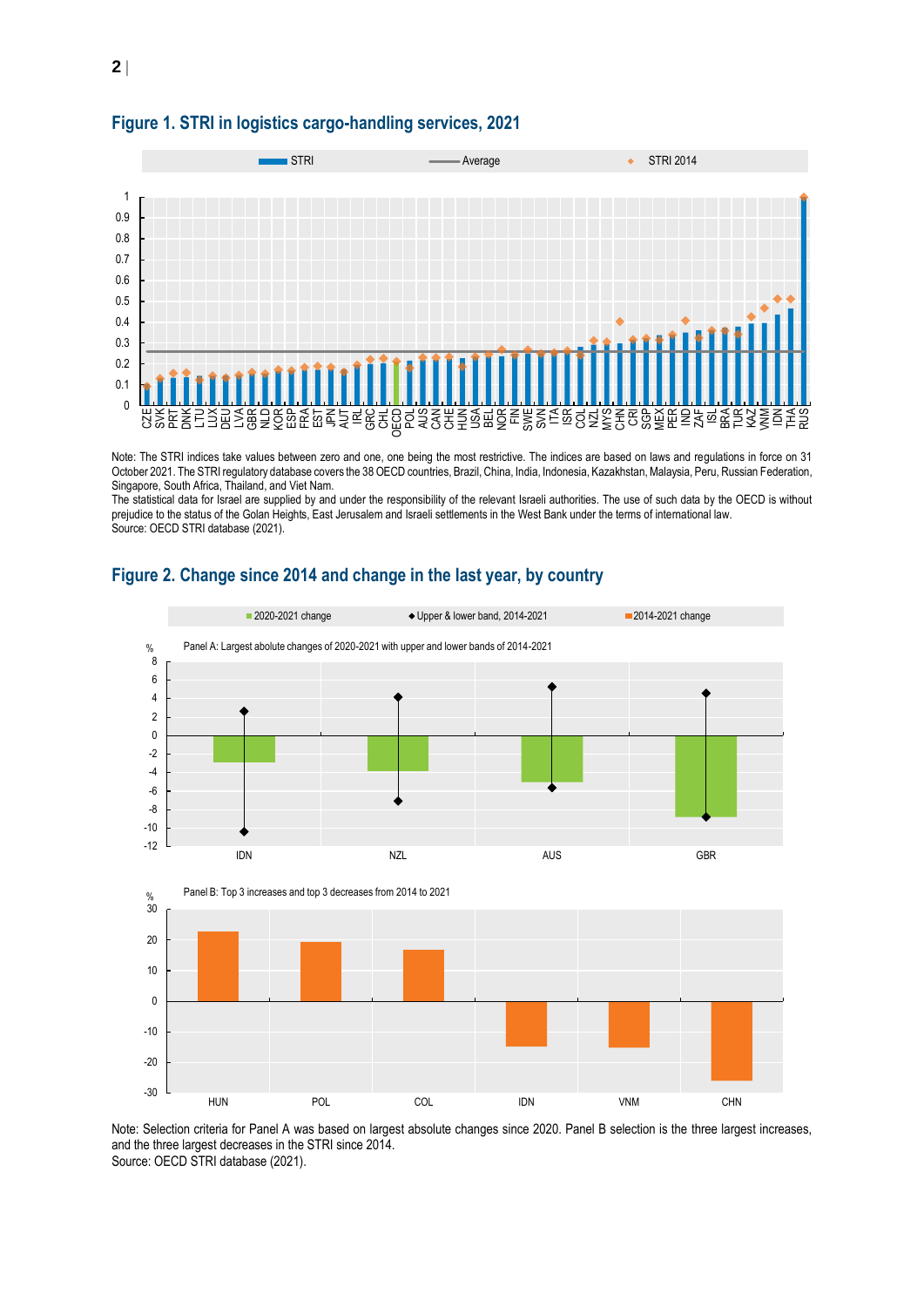Several countries introduced regulatory changes affecting the STRIs in 2021 and more so since 2014 (Figure 2). In 2021, the STRIs in this sector saw the biggest changes in Indonesia (-3%), New Zealand (-4%), Australia (-5%), and the United Kingdom (-9%). Since 2014, on the one hand, we have observed countries that have had the strongest restrictive trends such as Hungary (23%), Poland (19%) and Colombia (17%). On the other hand, we have strong liberalising trends in Indonesia (-15%), Viet Nam (-15%), and China (-26%).



#### **Figure 3. STRI policy areas for logistics cargo-handling services by OECD and non-OECD economies, 2021**

Source: OECD STRI database (2021).

The measures in the STRI database are organised under five policy areas (Figure 3). Restrictions on foreign entry include barriers related to establishing and operating companies such as foreign equity limits or requirements on board of directors and cross-border data flows. Restrictions on the movement of people cover barriers that affect the temporary entry of foreign services providers through quotas, labour market tests and short durations of stay. Other discriminatory measures include discrimination of foreign services suppliers as far as taxes, subsidies and public procurement are concerned. Barriers to competition include information on anti-trust policy, government ownership of major firms and the extent to which government-owned enterprises are exempt from competition laws. Regulatory transparency includes information on consultations and dissemination prior to laws and regulations entering into force. It also records information on obtaining a license or a visa. In this sector, barriers related to competition closely followed by restrictions on foreign entry are most prominent, amounting to 29% in OECD economies and 30% in non-OECD economies, and 24% in OECD economies and 34% in non-OECD economies, respectively.

Table 1 lists the most common restrictions identified in each policy area. Under restrictions on foreign entry, a license to operate cargo-handling services is required across most countries, while economywide measures related to the acquisition of land and real estate are also prominent. As logistics services is considered a strategic sector across many countries, the screening of foreign investments are common as well. Restrictions to the movement of people are relatively common across the board and include mostly short permitted durations of initial stay and labour market tests. Under other discriminatory measures, barriers related to accessing public procurement markets for foreign tenderers remain the most common challenge. Under barriers to competition, accounting separation requirement and prohibition of cross-subsidy are impediment in most of the countries. Government controls at least one major firm in more than half the countries covered. Under barriers related to regulatory transparency, cumbersome visa procedures are the most common challenges in this sector.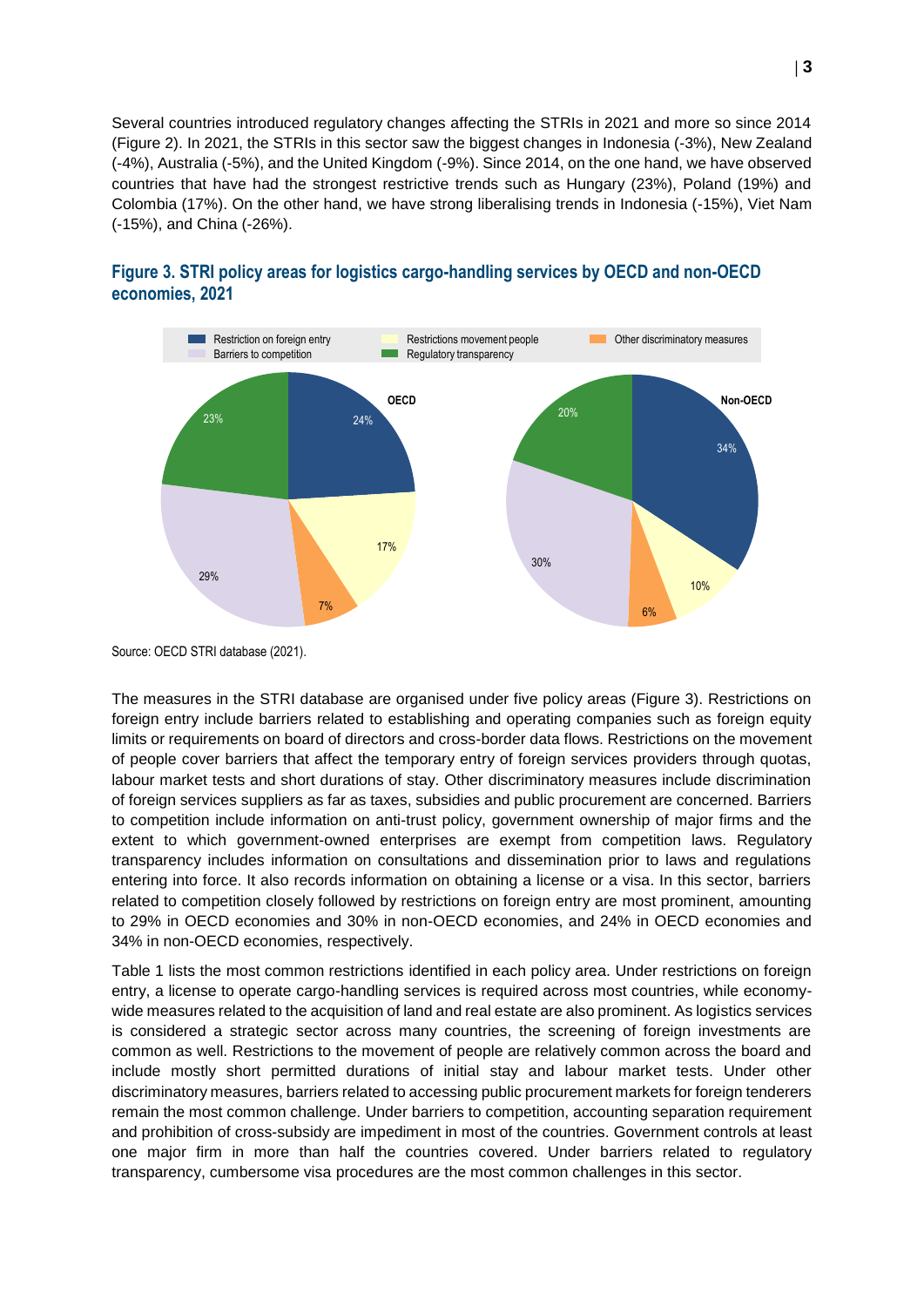| Policy area                           | Measure                                                                                                                         | Countries having<br>a restriction |
|---------------------------------------|---------------------------------------------------------------------------------------------------------------------------------|-----------------------------------|
| Restrictions to<br>foreign entry      | Memo: Licence/authorisation is required to enter the market                                                                     | 35                                |
|                                       | Acquisition and use of land and real estate by foreigners is restricted                                                         | 34                                |
|                                       | Screening exists without exclusion of economic interests                                                                        | 27                                |
|                                       | There are limits to the proportion of shares that can be acquired by foreign investors in<br>publicly-controlled firms          | 20                                |
|                                       | Board of directors: at least one must be resident                                                                               | 18                                |
| Restrictions to<br>movement of people | Limitation on duration of stay for contractual services suppliers (months)                                                      | 38                                |
|                                       | Labour market tests: intra-corporate transferees                                                                                | 37                                |
|                                       | Limitation on duration of stay for independent services suppliers (months)                                                      | 36                                |
|                                       | Other restrictions to movement of people                                                                                        | 8                                 |
| Other discriminatory<br>measures      | Public procurement: Procurement regulation explicitly prohibits discrimination of foreign<br>suppliers                          | 43                                |
|                                       | Public procurement: Explicit preferences for local suppliers                                                                    | 24                                |
|                                       | Public procurement: The procurement process affects the conditions of competition in<br>favour of local firms                   | 24                                |
|                                       | Memo: The procurement process below the value thresholds affects the conditions of<br>competition in favour of local firms      | 20                                |
|                                       | National standards on transport packages deviate from international standards                                                   | 3                                 |
| Barriers to<br>competition            | Separation of accounts is required                                                                                              | 42                                |
|                                       | Cross-subsidisation is prohibited                                                                                               | 42                                |
|                                       | National, state or provincial government control at least one major firm in the sector                                          | 31                                |
|                                       | Minimum capital requirements                                                                                                    | 30                                |
|                                       | Restrictions on advertising                                                                                                     | 5                                 |
| Regulatory<br>transparency            | Visas on arrival or visa exemption are available for temporary entry/transit of crew: truck<br>drivers                          | 38                                |
|                                       | Individual licensing/registration requirements are imposed on warehousing, freight<br>forwarding and customs brokerage services | 29                                |
|                                       | Range of visa processing time                                                                                                   | 29                                |
|                                       | Number of documents needed to obtain a business visa                                                                            | 27                                |
|                                       | A de minimis regime is in place: Import duties                                                                                  | 16                                |

## **Table 1. Top 5 most relevant measures by policy area, 2021**

Note: Top most relevant measures are selected on the basis of the following criteria: (1) most restricted horizontal measures (i.e. same answer across sectors), (2) most restricted sector-specific measures, (3) key measures or (4) memos affecting the score of other measures through hierarchy rules.

Source: OECD STRI database (2021).